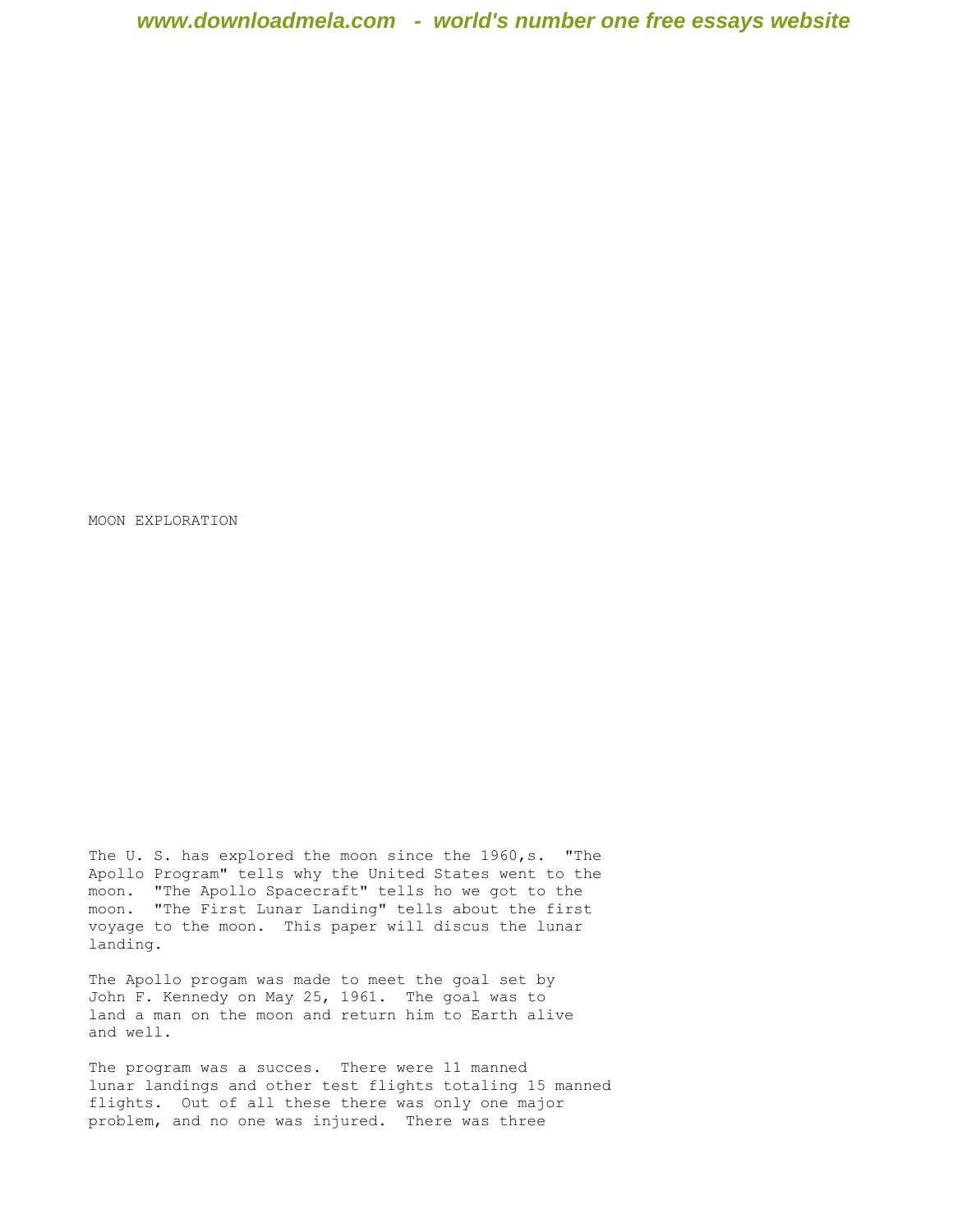## **www.downloadmela.com - world's number one free essays website**

deathes on the lanchpad but none in space.

The Apollo Spacecraft was developed from the work of two other programs, the Mercury and Gemini Programs. The actual spacecraft was made of the combined Command Module and the Service Module also called the CSM. It was 34ft. long and 10ft. in diameter at the end. It had a major advantage with its internal guidence system, that was developed by The Massachusetts Institute of Technology.

The CSM was made of two parts. The crew stayed in the Command Module, which had some couches and was pressurized with oxygen.

Behind the CM was the SM or Service Module which had the main engine, which had 21,500lb. of thrust. The reaction control system , oxygen, fuel cells, hydrogen tanks, and envirnmental control systems. The main engine was only used for changes in course and changes in orbit and escape from the lunor orbit.

When the crew came back for reentry the CSM would split. The Command Module had heat sheilding so it would not burn-up. When the CM first came into reentry it was stabilized by its own engines. The second part was done by three parachutes and a drogue.

The First Lunar Landing took place on July 16,1969, it was named Apollo 11. It made the first landing on the moon on July 20, 1969. Lt. Michael Collins stayed in the CM and orbited the moon while, Neil Armstrong and Col. Edwin Aldrin Jr. landed down on the moon. The landing took place in Mare Tranquillitatis (the Sea of Tranquility) "at 4:17:42 PM

Eastern Daylight Time with this report: "Houston, Tranquility Base here. The Eagle has landed."" Neil Armstrong was the first man to walk on the moon. "Dropping the last meter from the ladder he said: "That, s one small step for {a} man, one giant leap for mankind" (NASA later reported that the word "a" had been lost in transmission)." When on the moon Armstrong and Aldren stup an American flag and left scientific instruments, including a laser beam reflector, a sheet of aluminum foil to to trap SOLAR WIND particles, and a seismometer that later transmitted evidence of a moonquake. The astronauts took soil and rock samples and photographs.

At 12:56 AM Eastern Daylight Time on July 22, 1969 the land craft called the LEM, or Lunar Excursion Module, left the surface and orbit of the moon. They landed in the Pacific Ocean on July 24, 1969.